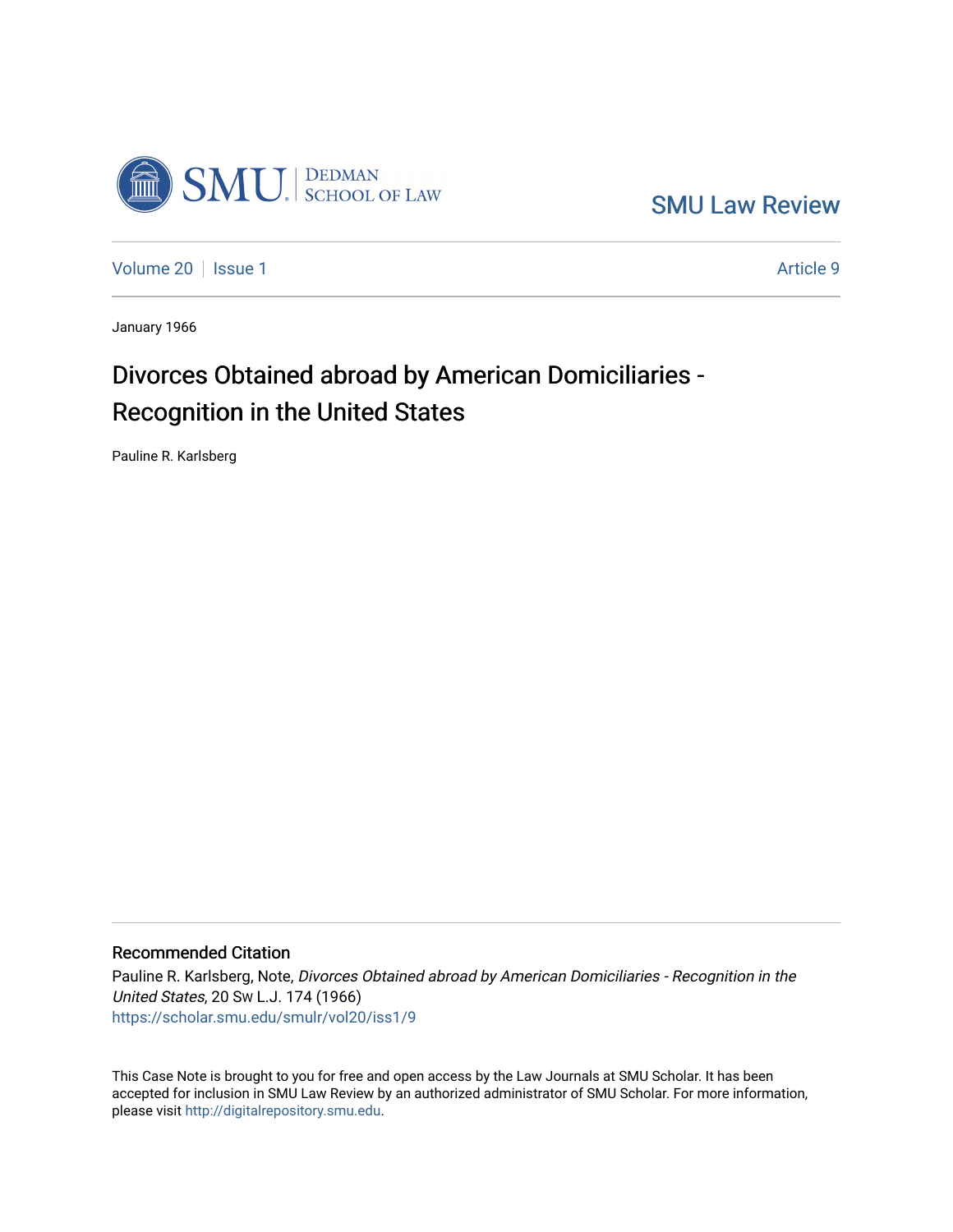# Divorces Obtained Abroad **By** American Domiciliaries Recognition in the United States

#### **I.** MIGRATORY DIVORCES **IN GENERAL**

The jurisdictional basis for a divorce decree in the United States is domicile.<sup>1</sup> The divorcing party must establish domicile in the rendering forum or the decree will be void for want of jurisdiction,<sup>2</sup> and may be collaterally attacked in another forum,' the second forum applying its own domiciliary concepts.<sup>4</sup> Thus, when a spouse leaves his home forum and obtains a migratory divorce in another jurisdiction, the domicile issue necessarily underlies any later attack. The judgments of a sister-state and those of a foreign country must be considered separately; the sister-state judgments being recognized on the basis of full faith and credit' and those of a foreign country on the basis of comity.!

The two cases of *Williams v. North Carolina'* established the modern approach to recognition of sister-state divorces. Since valid sisterstate judgments are to be accorded full faith and credit, the first *Williams* case' held that an *ex parte* divorce obtained in the domiciliary state of the divorcing spouse must be recognized by the reviewing forum; under the second *Williams* decision,' the reviewing forum may determine whether or not there was a bona fide acquisition of

'Williams v. North Carolina, **325** U.S. 226 (1945); Williams v. North Carolina, 317 U.S. 287 (1942); EHRENZWEIG, CONFLICT OF LAWS 242 (1962); GOODRICH, CONFLICT OF LAWS 49 (4th ed. 1964); 27A C.J.S. Divorce §§ 169c, 173 (1959).<br><sup>3</sup> Rice v. Rice, 336 U.S. 674 (1949); Esenwein v. Esenwein, 325 U.S. 279 (194

Williams v. North Carolina, **325** U.S. *226* (1945); 27B C.J.S. *Divorce 5§* 356, 358 (1959). 'Williams v. North Carolina, 325 U.S. **226** (1945); GOODRICH, **CONFLICT** OF LAwS **26** (4th ed. 1964).

'U.S. CONST. art. IV, **§** 1; EHRENZWEIGN, **CONFLICT OF** LAWS 47, **166** (1962); **<sup>16</sup>** AM. **JUR.** *Constitutional Law §* **585** (1938).

**6** See *infra* note 14.

**'325** U.S. **226** (1945); Williams v. North Carolina, 317 **US.** 287 (1942)

<sup>8</sup> Williams v. North Carolina, 317 U.S. 287 (1942)

'Williams v. North Carolina, 325 U.S. **226** (1945).

**<sup>&#</sup>x27;** EHRENZWEIG, **CONFLICT** OF **LAWS** *239* **(1962);** Griswold, *Divorce Jurisdiction and Recognition of Divorce Decrees-A Comparative Study, 65* HARV. L. REV. 193, 208 **(1951);** Rheinstein, *The Constitutional Bases of Jurisdiction,* 22 **U.** CHI. L. REV. 775 (1955). For purposes of this discussion, the requisite **of** domicile may be considered to be physical presence (although not necessarily continuous) and intent to remain indefinitely within the state claimed as the domicile. For further discussion see Tweed and Sargent, *Death and Taxes are Certain-But What of Domicile, 53* HARV. L. REv. **68** (1939). American courts had early recognized that the spouses might acquire separate domicile to which the marital res was taken: Atherton v. Atherton, 181 U.S. *155* (1901). The decision of Haddock v. Haddock, 201 U.S. *562* (1906), however, caused confusion in the application of the domicile rule, the Court holding that the guilty spouse (an abandoning husband) could not cause his later acquired domicile to become the situs of the marital res; seemingly only the innocent spouse could carry the marriage res. See Beale, *Haddock Revisited,* **39 HARV.** L. REv. 417 **(1926);** Holt, *Any More Light on Haddock v. Haddock? The Problem of Domicile in Divorce, 39* MICH. L. REV. *689* (1941).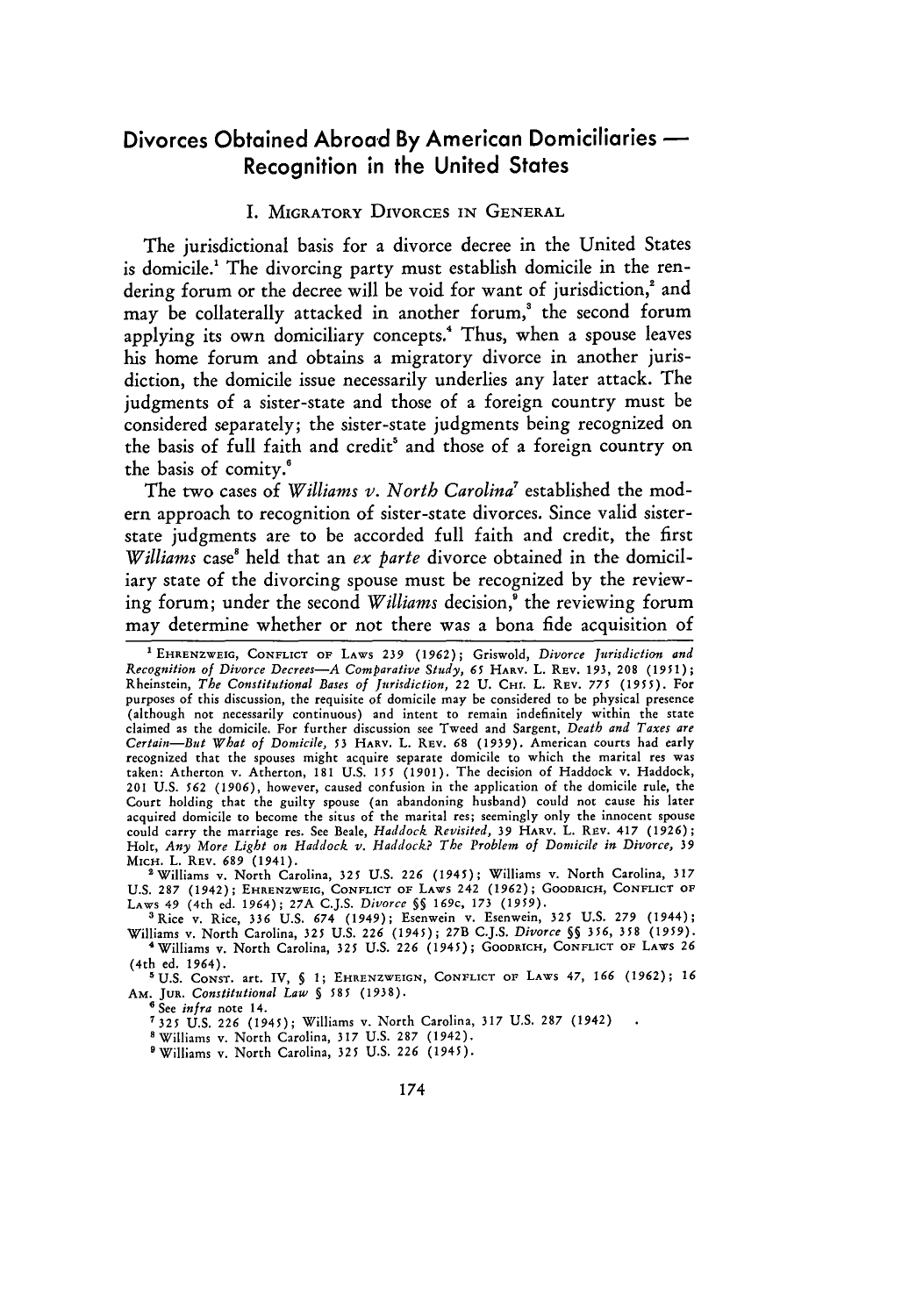domicile. These decisions represented a "shift from matrimonial domicile to domicile in fact of one of the spouses.""0 The United States Supreme Court subsequently determined in *Sherrer v. Sherrer*<sup>11</sup> that when the jurisdictional fact of domicile had already been litigated the doctrine of res judicata precluded the defendant who appeared in the divorce proceeding from collaterally attacking the judgment. In *Coe v. Coe<sup>1</sup> "* res judicata again precluded the defendant spouse from attacking the bona fides of the domicile where the defendant had appeared in the suit, but had failed to raise the jurisdictional issue. Because of the full faith and credit requirement, *Johnson v. Muelberger*<sup>13</sup> held that if the law of the divorcing forum precluded a third party from collaterally attacking a decree obtained **by** both parties to the divorce, the law of the divorcing forum controlled.

Judgments of foreign countries (hereinafter referred to as foreign judgments, as distinct from sister-state judgments) are recognized on the basis of comity."4 Comity, however, need not be extended to the foreign judgment. The reviewing court may consider the **judg**ment violative of the reviewing forum's public policy.<sup>15</sup> State courts did not begin to deal with the problem of the migratory divorce, either foreign or domestic, until the 1930's.<sup>16</sup> The earliest decisions

<sup>14</sup> Although comity is "a word of loose and uncertain meaning at best" (Reese, *The Status in This Country of Judgments Rendered Abroad, 50* COLUM. L. REV. **783,** 784 (1950)), it may be synthesized as a court's voluntary recognition of another country's judicial decree, on the basis of courtesy or mutual convenience. See also Bobala v. Bobala, 68 Ohio App. *63,* **71, 33** N.E.2d 845, 849 (1940); **BLACK,** LAW DICTIONARY 334 (4th ed. *1951); 16* AM. **JuR.** *Conflict of Laws, § 5* **(1938);** EHRENZWEIG, CONFLICT **OF LAWS 192 (1962);** 16 AM. **JUR.** *Conflict of Laws,* **§§** 4-7 (1938); 15 C.J.S. *Conflict of Laws, §* 3 (1939); Annot., **87** A.L.R. **973** (1933); Annot., **50** A.L.R. **30** (1927).

**"** Public policy was defined in *In re* Fleischer's Estate, 192 Misc. **777, 80** N.Y.S.2d 543, *547* (1948) as "the laws of the state, whether found in the Constitution, the statutes or judicial records." See also Rosenbaum v. Rosenbaum, **309** N.Y. 371, **130** N.E.2d **902** (1955); EHRENZWEIG, CONFLICT OF **LAWS** 202 **(1962);** Reese, *The Status in This Country of Judg-ments Rendered Abroad, 50* COLUM. L. REV. 783 **(1950);** Note, **29** ALBANY L. REV. **328 (1965);** Note, 21 **ALBANY** L. REV. 64 *(1957);* **16 AM.** JuR. *Conflict of Laws § 6* **(1938).**

<sup>16</sup> In 1935, Duke University published a series of articles dealing with the problem of migratory divorce, 2 **LAW &** CONTEMI'. PROB. 289-400 (1935), the Foreward to which reads:

With the nation's attention absorbed since **1929** by the stress of economic depression and the measures designed to combat it, the pronounced increase in volume of migratory divorce for which the facilitating legislation in Nevada, Arkansas, Idaho, and lately Florida, stands responsible, has aroused no or-<br>ganized protest. Even the Mexican "mail order" divorce business has until recently stimulated no efforts at restriction.

It was not until the late 1920's that a few state legislatures reduced their residence re-<br>quirements and thereby facilitated the so-called "quickie" divorce. See Stumberg, The Mi-<br>gratory Divorce, 33 WASH. L. REV. 331, 33 six weeks' residence requirement: FLA. **STAT.** ANN. **§** 1 (1957); IDAHO **CODE ANN.** § 32-701 (1947); Nuv. REV. **STAT.** § 125.020 *(1957).* Arkansas and Wyoming have a sixty-day requirement, ARK. **STAT. ANN. §** 34-1208 **(1962);** WYO; STAT. ANN. **§** 20-48 (1957).

<sup>&</sup>lt;sup>10</sup> Stumberg, *The Migratory Divorce*, 33 WASH. L. REV. 331, 334 (1958).

<sup>&</sup>quot; Sherrer v. Sherrer, 334 **U.S.** 343 (1948). **"I3 <sup>3</sup> <sup>4</sup>U.S. 378** (1948).

<sup>12 334</sup> U.S. 378 (1948).<br><sup>13</sup> 340 U.S. 581 (1951).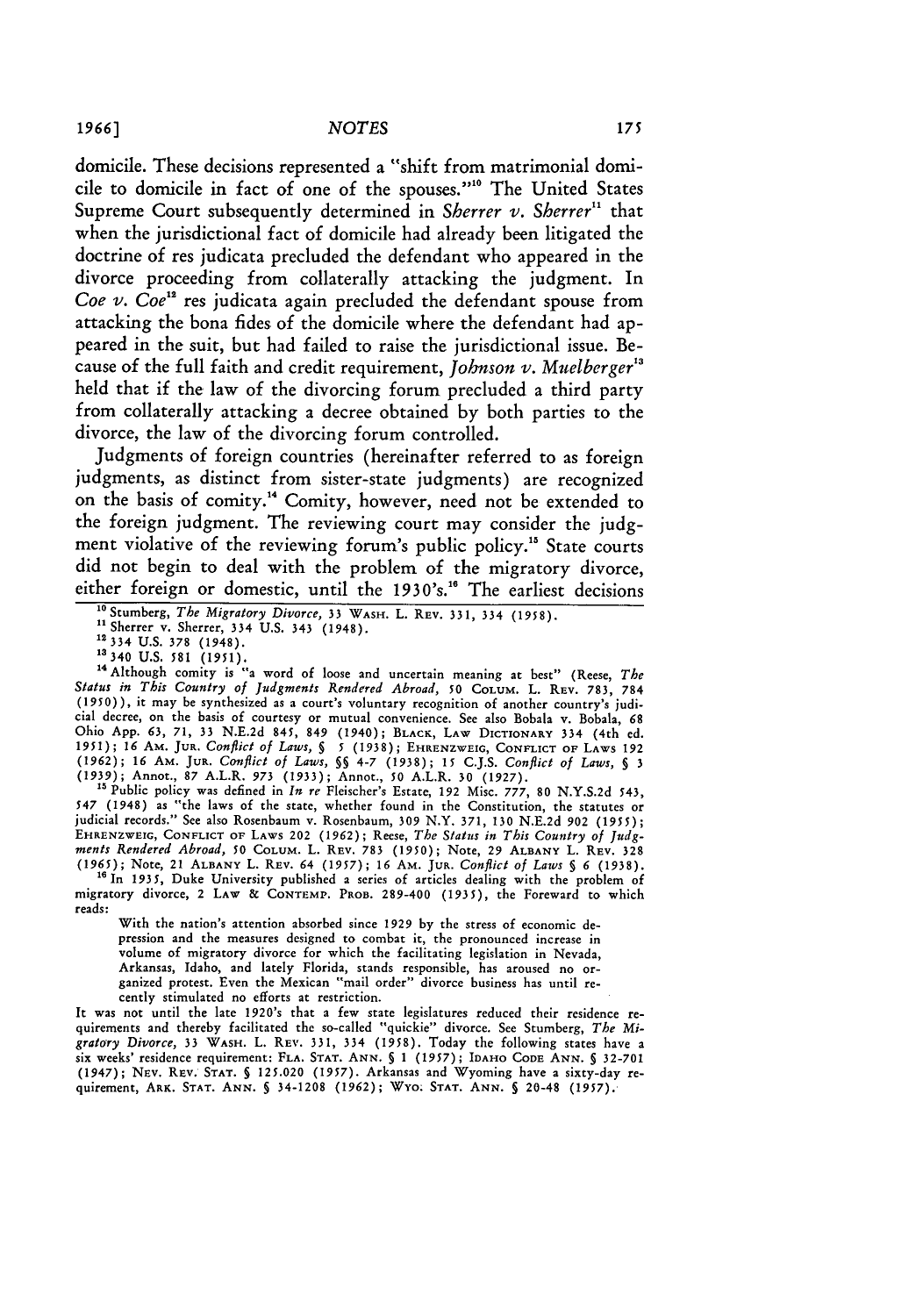concerned migratory divorce decrees rendered **by** foreign countries. At this time, however, the courts did not yet have the *Sherrer<sup>17</sup>* and  $Coe^{18}$  line of cases as a juridical frame of reference.<sup>19</sup>

#### II. THE **FOREIGN** MIGRATORY DIVORCE

The divorces granted **by** a foreign country may be put into four classifications:"0 **(1) A** divorce decree based on the divorcing spouse's bona fide domicile in the divorcing forum; (2) the mail order divorce; **(3)** the ex parte divorce; and (4) the bilaterial divorce.

Before discussing these various classifications of decrees it should be noted that even where a divorce decree might otherwise be held invalid, the theory of estoppel may apply."' This is true not only with respect to the various categories of foreign-acquired decrees, but also with respect to those acquired in a sister state.<sup>22</sup>

# *A. Divorce Based On Bona Fide Domicile*

If a bona fide domicile has been established in the divorcing forum,

**so** There seems to **be** several approaches to the categorical breakdown of Mexican divorces. In Note, **17** S.C.L. REV. 625 (1965) the decrees are broken down into three categories: mailorder decree, *ex parte* decree, and bilateral divorce decree; Note, **33 FORDHAM** L. REV. 449 (1965) seems to deal with the problem along the lines of division into three categories; Note, 45 MAss. L.Q. No. 3142 (1960) lists five categories of decrees: mail-order decree; the decree given where the plaintiff personally appears and the defendant is personally served within the Mexican jurisdiction; the decree where the plaintiff appears personally and the defendant by attorney; the decree issued where the defendant appears personally and plaintiff appears by Mexican attorney; and finally, the *ex parte* decree; and in Note 21 **ALBANY** L. REv. 64, *73 (1957)* four categories are considered: mail-order decrees; decrees where both parties were physically present; decrees where one party was physically present and one was present by attorney; and *ex parte* decrees.

<sup>21</sup> The equitable principle of estoppel will apply to preclude the divorcing spouse from later attacking the divorce. Estoppel applied to *ex pare* divorces: Dunn v. Tiernan, 284 S.W.2d *754* (Tex. Civ. **App** *1955) error ref. n.r.e.,* though it is not altogether clear whether the Texas court would hold the bilateral foreign decree invalid; Spellens v. Spellens, 49 Cal.2d 210, **317** P.2d **613** (1957). Estoppel applied to mail order divorces: Sears v. Sears, **293** F.2d **884** (D.C. Cir. 1961); Schotte v. Schotte, 21 Cal. Rep. 2d 220 (1962); Hensgen v. Silberman, **87** Cal. App. 2d 668, *197* P.2d 356 (1948); Harlan v. Harlan, 70 Cal. App. 2d *657,* **161** P.2d 490 (1945); Considine v. Rawl, **39** Misc. 2d 1021, 242 N.Y.S.2d 456 (1963); Weber v. Weber, **135** Misc. **717, 238** N.Y.S. **333** (1929). New York, however, will not permit estoppel to be applied to a mail order decree where the parties are simply seeking to have the marital status adjudicated and are not seeking property or other enrichseeking to have the marital status adjudicated and are not seeking property or other enrichment, Dorn v. Dorn, 122 Misc. 1057, 112 N.Y.S.2d 90 (1952), aff'd, 282 App. Div. 597<br>126 N.Y.S.2d 713 (1953); Krause v. Krause, 282

Harper, *The Validity of Void Divorces, 79* **U.** PA. L. REV. **158 (1930);** Stumberg, *The Migratory Divorce,* 33 **WAsH** L. REv. **331 (1958).**

<sup>&</sup>quot; Sherrer v. Sherrer, 334 **U.S.** 343 (1948).

<sup>1</sup> <sup>8</sup> Coe *v.* Coe, 334 U.S. **378** (1948).

**<sup>19</sup>** When the state courts in the 1930's began to review the foreign divorce decrees, they did so by applying the jurisdictional standards and judicial thinking of the times. Had *Sherrer* and *Coe* already been determined, the courts would at least have had available the doctrines which these cases formulated.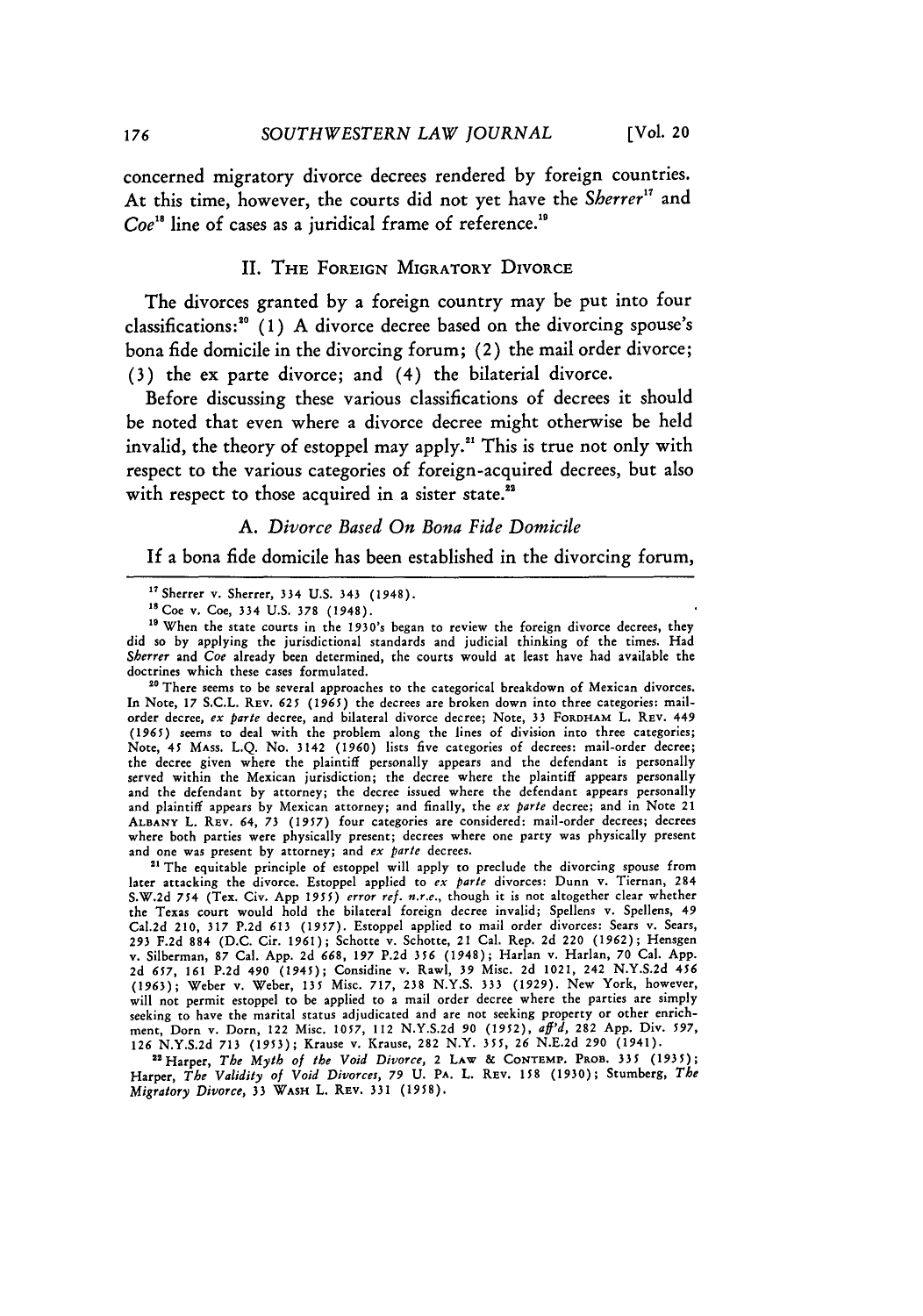the divorce will generally be recognized as valid.<sup>23</sup> The burden is on the attacking party to defeat the allegation of jurisdiction.<sup>24</sup> California statutorily makes the burden of proving lack of domicile more difficult if the foreign decree recites that a bona fide domicile was established.<sup>25</sup> But, due to the fact that California also has the Uniform Divorce Recognition Act,<sup>26</sup> the divorcing spouse will not have the advantage of this provision if he resided in California immediately before or after the decree.

#### *B. Mail Order Divorce*

The mail order divorce decree is obtained completely by correspondence-neither spouse appearing before the foreign court, either personally or by attorney."' No state will recognize the mail order decrees; they are considered violations of state public policy.<sup>28</sup>

'Scott v. Scott, **51** Cal. Rep. **2d** 249, **331 P.2d** 641 **(1958);** De Young v. De Young, **27** Cal. Rep. 2d 521, **165** P.2d 457 (1946); Pawley v. Pawley, 46 So.2d 464 (Fla. 1950), *cert. denied,* 340 U.S. **866** (1950); Kapigan v. Der Minassian, 212 Mass. Rep. 412, **99** N.E. *264* (1912). <sup>24</sup> Ryder v. Ryder, 2 Cal. App.2d 426, **37** P.2d **1069** (1935); Davis v. Davis, **<sup>156</sup>**

N.E.2d 494 (Ohio **1959);** Thompson v. Yarnell, 313 Pa. 244, **169** A. **370** (1933). <sup>25</sup> CAL. CIv. **CODE §** 1915 **(1959):**

A final judgment of any other tribunal of a foreign country having jurisdiction according to the laws of such country to pronounce the judgment, shall have the same effect as in the country where rendered, and also the same effect as final judgments rendered in this State.

See also De Young v. De Young, **27** Cal. Rep. 2d 521, **165 P.2d** 457 (1946); Ryder v. Ryder, 2 Cal. App. 2d 426, **37** P.2d **1069** (1935); Galloway v. Galloway, **116** Cal. App. 2d 478 **(1931). "CAL.** Civ. **CODE, §§** 150-1-150.2 **(1959):**

150.1 A divorce obtained in another jurisdiction shall be of no force or effect in this State, if both parties to the marriage were domiciled in this State at the time the proceeding for the divorce was commenced.

150.2 Proof that a person hereafter obtaining a divorce from the bonds of matrimony in another jurisdiction was (a) domiciled in this State within twelve months prior to the commencement of the proceeding therefor, and resumed residence in this State within eighteen months after the date of his departure from this State and until his return maintained a place of residence within this State, shall be prima facie evidence that the person was domiciled in this State when the divorce proceeding was commenced.

27 Although a foreign lawyer may handle the details within the divorcing forum, this is not tantamount to an appearance by either party. "SSears v. Sears, **293** F.2d 884 (D.C. Cir. 1961); U.S. v. Snyder, **177** F.2d 44 (D.C.

Cir. 1949); Sherman v. Fed. Sec. Agency, 166 F.2d 451 (3d Cir. 1948); Muir v. United<br>States, 93 F. Supp. 939 (N.D. Cal. 1950); Petition of R, 56 F. Supp. 969 (D. Mass. 1944);<br>Petition of Taffel, 49 F. Supp. 109 (S.D.N.Y. 1 Rep. 2d 227, **280** P.2d **96 (1955);** Harlan v. Harlan, **70** Cal. App. 2d *657,* **161** P.2d 490 (1945); Kegley v. Kegley, **16** Cal. App. 2d 216, **60** P.2d 482 **(1936);** Bergeron v. Bergeron, 287 Mass. Rep. 524, 192 N.E. 86 (1934); State v. De Meo, 35 N.J. Super. 168, 113 A.2d **688** (1955), *aff'd* 20 N.J. Rep. **1,** 118 A.2d 1 **(1955);** Antunes v. Antunes, 23 N.J. Super. 150, 92 A.2d 653 (1952); State v. Najjar, 1 N.J. Super. 208, 63 A.2d 807 (1949);<br>Tonti v. Chadwick, 1 N.J. 531, 64 A.2d 436 (1949); Greenspan v. Greenspan, 19 N.J.<br>Misc. 153, 18 A.2d 283 (1941); Busk v. Busk, 229 N. Caldwell, **298** N.Y. 146, 81 N.E.2d **60** (1948); Querze v. Querze, **290** N.Y. **13,** 47 N.E.2d 423 (1943); Vose v. Vose, **255** App. Div. 1012, **9** N.Y.S.2d **575** (1938), *af'd,* <sup>280</sup> N.Y. **779,** 21 N.E.2d 616 (1939); Smith v. Smith, **72** Ohio App. 213, **50** N.E.2d **889** (1943); De Rosay v. De Rosay, **162** Pa. Super. **333, 57 A.2d** *685* (1948).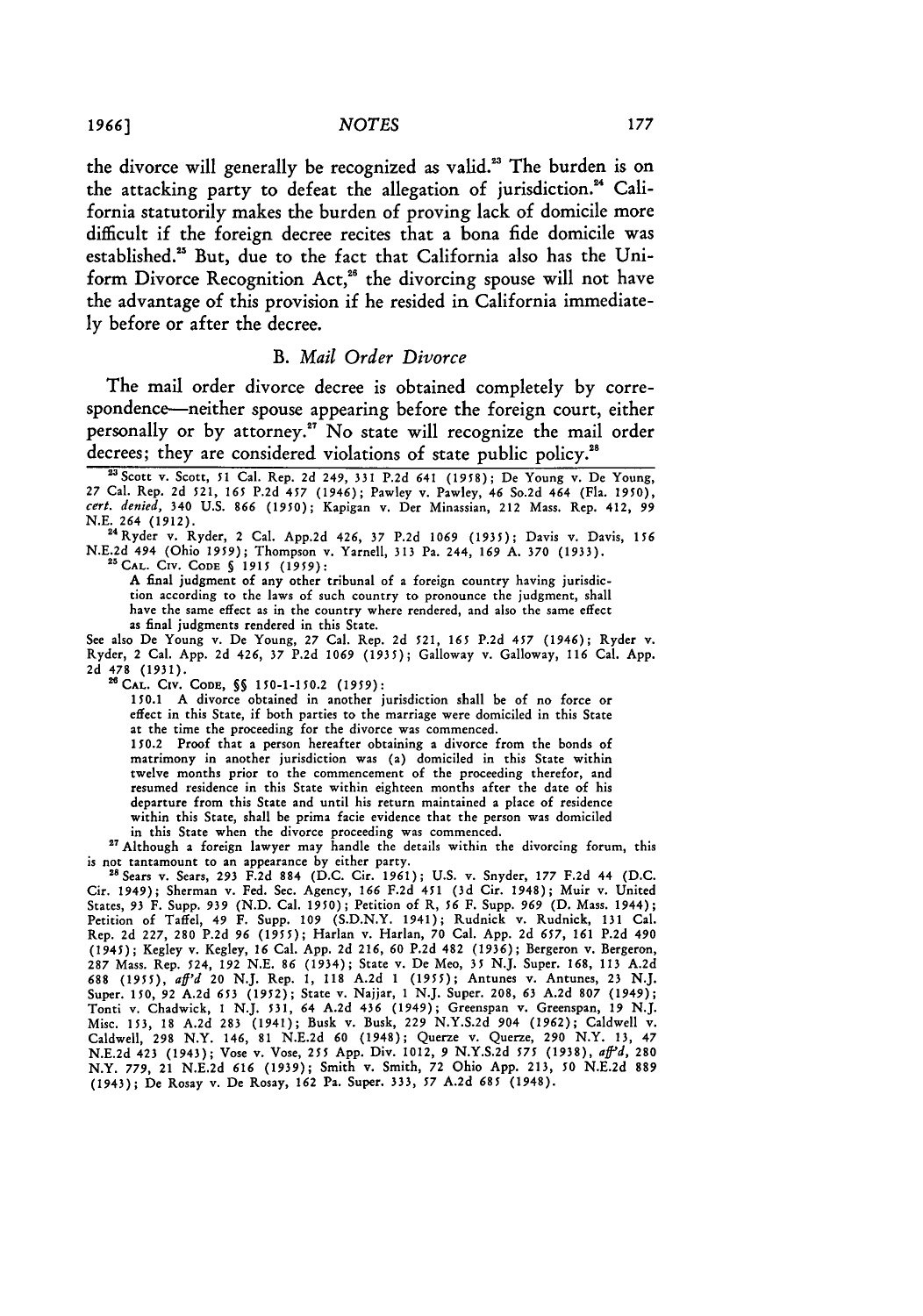# **C.** *Ex Parte Divorce*

When the divorcing spouse has failed, by the standards of the reviewing forum, to establish a bona fide domicile within the foreign forum and the defendant spouse has made no appearance in the suit, either personally or by attorney, the decree is *ex parte.* Such decrees violate the public policy of every state which has reviewed them, and the courts uniformly refuse to recognize them as valid.<sup>29</sup>

#### *D. The Bilateral Divorce*

#### *1. General Approaches*

In the bilateral divorce both parties are before the court, either personally" or one personally and the other by attorney," and at least one of the parties has complied with the jurisdictional requirements of the foreign forum. Those few states (other than New York) which have considered the issue have refused to recognize the bilaterally acquired foreign divorce.<sup>32</sup> Since the reviewing forum in the United States generally requires domicile as a jurisdictional basis for divorce, recognition of a decree where the divorcing spouse was within the rendering jurisdiction for only a day or so is considered to violate the reviewing state's public policy;<sup>33</sup> and some courts even consider it to be a fraud on the foreign court.<sup>34</sup>

Although few states have directly passed on the issue of the bilateral foreign divorce decree, nine states<sup>35</sup> have adopted the Uniform

**"** Harrison v. Harrison, 214 F.2d *571* (4th Cir. 1954); Hodge v. Hodge, **80 F.** Supp. 379 (D.D.C. 1948); Wells v. Wells, **230** Ala. 430, **161** So. 794 **(1935);** Bethune v. Bethune, **192** Ark. 811, 94 S.W.2d 1043 **(1936);** Sohnlein v. Winchell, 41 Cal. Rep. 145 (1964); Bonner v. Reandrew, 203 Iowa 1355, 214 N.W. 536 (1927); Untermann v. Untermann,<br>35 N.J. Super. 354, 114 A.2d 311 (1955), *modified* and *aff'd*, 19 N.J. 507, 117 A.2d<br>599 (1955); Reik v. Reik, 112 N.J. Eq. 234, 163 A. 907 N.J. Misc. 613, 179 A. *621* (1935); Rosenbaum v. Rosenbaum, 309 N.Y. 371, 130 N.E.2d *902* (1955); Weisserberger v. Weisserberger, 206 Misc. 461, **133** N.Y.S.2d 439 (1954); *In re* Andrew's Estate, 132 N.Y.S.2d *571* (1954); Kirk v. Kirk, 238 P.2d 808 (Okla. 1951); Allison v. Allison, 151 Pa. Super. **369, 30** A.2d **365** (1943); Turman v. Turman, 99 S.W.2d 947 (Tex. Civ. App. 1936), *cert. denied,* **301** U.S. *698* (1937), although here the husband had fled from a Texas suit to Mexico and Texas had not relinquished its jurisdiction over the subject matter.<br><sup>30</sup> Warrender v. Warrender, 79 N.J. Super. 114, 190 A.2d 684 (1963), *aff'd*, 42 N.J.

208, 200 A.2d 123 (1964); Golden v. Golden, 41 N.M. Rep. **356, 68** P.2d 928 (1937). 31Bobala v. Bobala, **68** Ohio App. *63,* 33 N.E.2d 845 (1940). 32 See notes **30** and 31 *supra.*

<sup>32</sup> See notes 30 and 31 supra.<br><sup>33</sup> Ibid.

a'Golden v. Golden, 41 N.M. Rep. **356, 68** P.2d **928** (1937). This reasoning is also applied to the divorce where there is lack of domicile (ex parte), *e.g.,* Sohnlein v. Winchell, 41 Cal. Rep. 145 (1946); Ryder v. Ryder, 2 Cal. App. 2d 426, 37 P.2d **1069** (1938); Galloway v. Galloway, **116** Cal. App. 478, 2 P.2d 842 (1931); the mail order decree cases may also refer to fraud on the foreign court, *e.g.,* Schotte v. Schotte, 21 Cal. Rep.

<sup>220</sup>**(1962). <sup>3</sup> CAL.** CIV. CODE **§§ 150.1-150.2** (1959); **MONT.** REV. CODE ANN. **21-150** (Supp. 1963); **NEB.** REV. **STAT. ANN.** 42-303 (1943); N.H. REV. **STAT. ANN.** 458:19-a (Supp. **1955);** N.D. CENT. **CODE ANN.** 14-05-08.1 (1960); R.I. **GEN.** LAWS **ANN.** *§* 15-5-12 (Supp. 1961); S.C. CODE **ANN. §** 20-131-20-134 (1962); WASH REV. **CODE ANN.** *5* 26.08.200 (1961), *§* 26.08.210 **(1961);** WIs. **STAT. ANN. §** 247.22 (1957).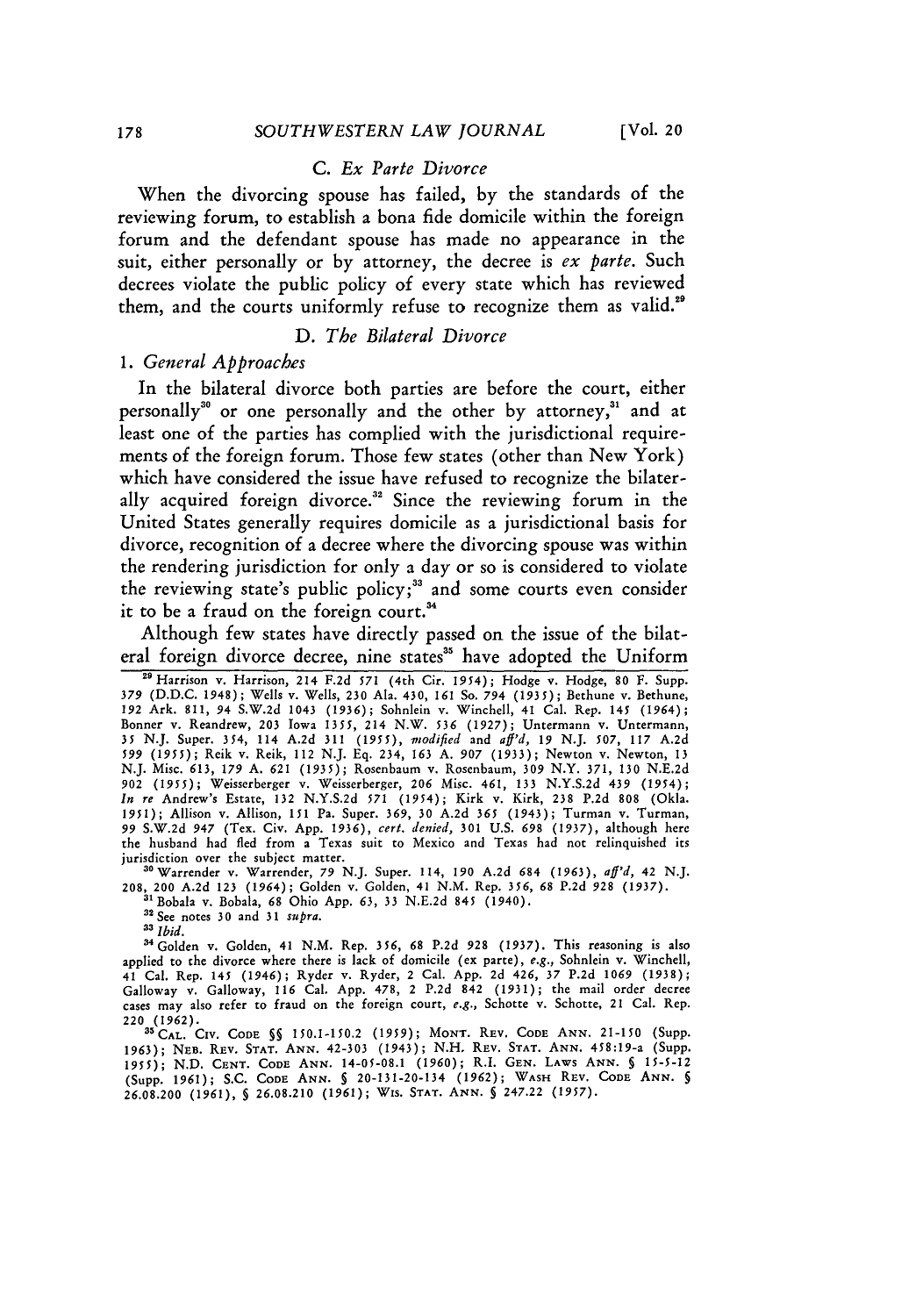Divorce Recognition Act,<sup>36</sup> which establishes such presumptions of domicile within the reviewing state as to impede a finding of jurisdiction in the foreign forum.<sup>37</sup> The mere enactment of this statute manifests disapproval of the bilateral foreign divorce.

Nonetheless, there appears to be a weakening of the domicile concept as a whole in some states. In *Wheat v. Wheat,"'* the Supreme Court of Arkansas upheld a statute which provides for a three months' residency within the state as the jurisdictional basis for divorce. The court clearly stated:

With respect to the due process clause, as distinguished from the full faith and credit clause, we are not convinced that domicile must be the sole basis for the exercise of jurisdiction over the marriage relationship. . . . It has been pointed out repeatedly that the theory of basing divorce jurisdiction solely on domicile has led to conflicting decisions and to legal confusion ever since the theory was first formulated in connection with the full faith and credit clause. Domicile differs from residence only in the existence of a subjective intent to remain more or less permanently in the particular state. Whether that intent exists on the part of a person who comes to Arkansas can seldom be proved with any measure of certainty.<sup>35</sup>

Arkansas has continued to follow this line of reasoning," and one decision has been found which gave full faith and credit to such an Arkansas decision.41 Moreover, the *Wheat* case was used as the rationale for upholding a divorce granted to a serviceman who had resided in Arkansas for over three months.' And Alaska took the *Wheat* approach in upholding its serviceman divorce statute.<sup>43</sup> Eleven states" have enacted a serviceman divorce statute, reducing the domiciliary requirements for servicemen stationed in the respective jurisdiction. Decisions in some of these states have acknowledged the inadequacy of rigid domicile prerequisites in the particular situation.<sup>45</sup> The effect of such statutes, however, is not altogether apparent, especially in view of the fact that Nebraska and Rhode Island have

44ALASKA **STAT. 56-5-10** (Supp. 1959); **CONN. GEN. STAT.** REV. **§** 46-15 (1958); **KAN. GEN. STAT. ANN.** *§* **60-1603** (Supp. 1963); **NEB.** REV. STAT. **§** 42-341-42-344 (1943); **N.M. STAT. ANN. §** 22-7-4 **(1953);** N.C. **GEN. STAT. §** 50-18 (Supp. *1959);* OKLA. **STAT.** ANN. tit. 12, § 1272 (1961); S.D. CODE § 14.0720 (1939); TEX. REV. STAT. ANN. art.<br>4631 (1960); VA. CODE ANN. § 20-97 (1950).<br><sup>45</sup> Craig v. Craig, 143 Kan. 624, 56 P.2d 464 (1936); Wallace v. Wallace, 63 N.M.

*1966)*

**<sup>&#</sup>x27;** UNIFORM DIVORCE RECOGNITION ACT, **9A U.L.A.** 461.

**<sup>37</sup>**See note *26* supra and accompanying text.

**<sup>&</sup>quot;** 229 Ark. 842, **318** S.W.2d *793* (1958). *<sup>3</sup> <sup>9</sup>*

*<sup>1</sup>d.* at 797.

<sup>&</sup>quot;Weaver v. Weaver, **231** Ark. 341, **329 S.W.2d** 422 **(1959).**

**<sup>&</sup>quot;** Cummiskey v. Cummiskey, 259 Minn. 427, **107** N.W.2d 864 (1961).

<sup>42</sup>Walther v. Walther, **233** Ark. 191, 343 **S.W.2d** 408 (1961).

**<sup>&</sup>quot;** Lauterbeck v. Lauterbeck, 392 P.2d 24 (Alaska 1964).

<sup>414,</sup> **320** P.2d 1020 (1958); Wood v. Wood, *159* Tex. **350, 320** S.W.2d 807 *(1959).*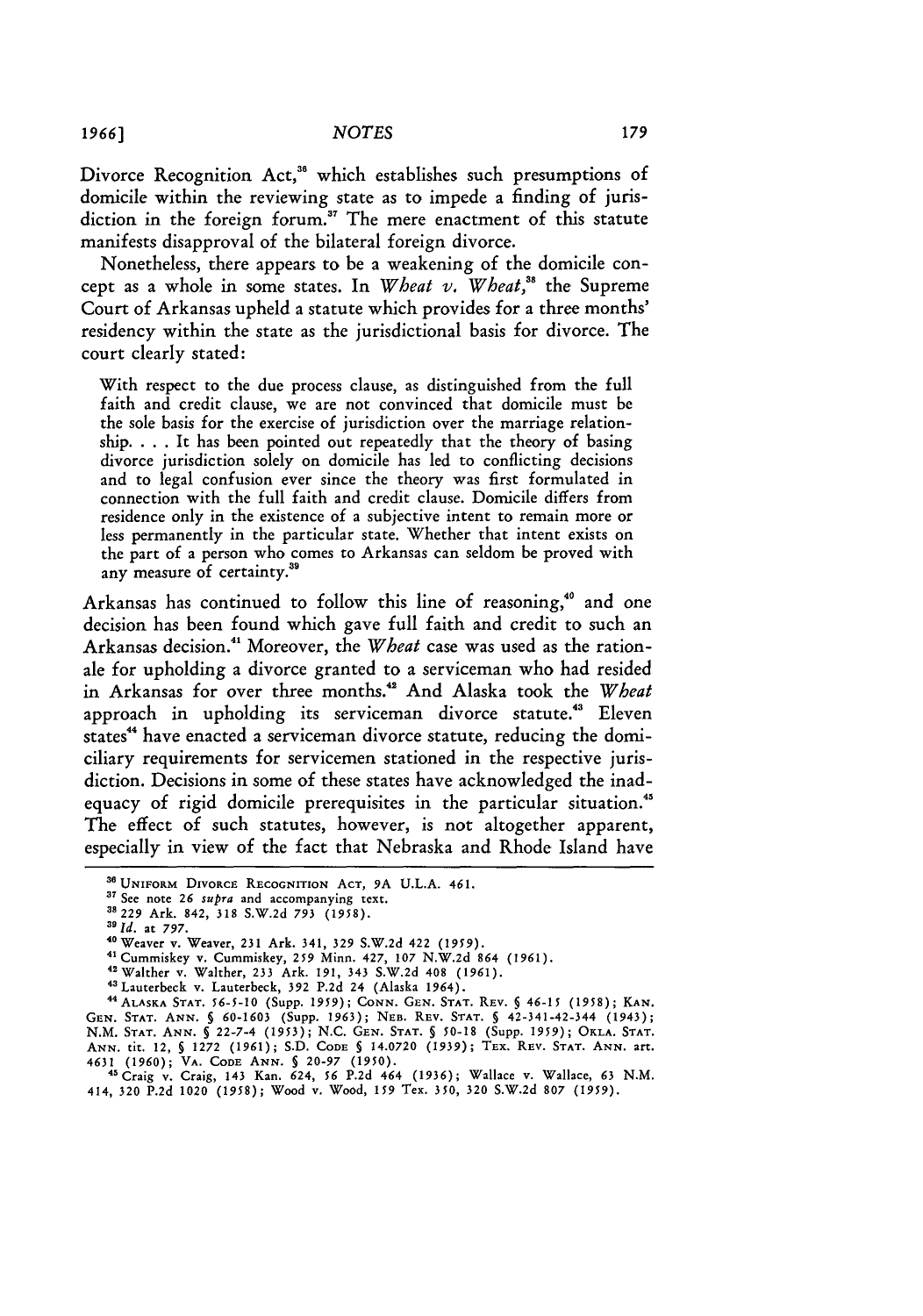enacted both the Uniform Divorce Recognition Act<sup>46</sup> and a serviceman divorce statute.

As to the states which have not yet made a definitive finding on the bilateral foreign divorce, decisions in at least two, Florida and Texas, may indicate a willingness to recognize the bilaterally acquired foreign divorce.<sup>48</sup>

### *2. The New York Approach*

New York is on the other side of the decisional fence in regard to the bilaterally obtained foreign divorce. As early as **1923,** the New York court of appeals, applying New York law, recognized a Frenchgranted divorce though neither of the spouses had established domicile in France.<sup>49</sup> Both parties had had substantial ties with the French jurisdiction, but the court of appeals did not decide the case on this ground. The decision appears to have established New York's policy of recognizing a foreign divorce decree without requiring that the divorcing spouse have acquired a domicile within the divorcing

Examination of the record reveals that appellant initiated the Juarez divorce and persuaded appellee to enter her appearance through a Juarez attorney. . . . Examination of the judgment itself shows that the Juarez court apparently had full jurisdiction to render the decree that it did, and we think the trial court was correct in holding appellant estopped from challenging the validity **of** the Juarez decree. To have permitted him so to do would in effect permit him to take advantage of his own fraud which he perpetrated on the Mexican **courts.**

284 S.W.2d 754, *756* **(1955).** California, on the other hand, in ex parte cases where there **was** no appearance (personal or by attorney of the defendant spouse), has stated that a residence not acquired in good faith does not confer jurisdiction on the divorcing court. See Kegley v. Kegley, **16** Cal. App. 2d **216, 60** P.2d 482 **(1936);** Ryder v. Ryder, 2 Cal. App. 2d 426, **37** P.2d **1069** (1935). Moreover, California has adopted the **UNIFORM** DIVORCE **RECOGNITION ACT,** making proof of domicile in another jurisdiction outside California more difficult; **see** note **26** *supra* and accompanying text.

"Gould v. Gould, **235** N.Y. 14, **138** N.E. 490 (1923).

<sup>46</sup> NEB. REV. STAT. **§** 42-34-42-344 (1943); R.I. GEN. LAWs ANN. **§** *15-5-12* **(1956).** <sup>4</sup>

<sup>&#</sup>x27;NEB. REV. **STAT. §** 42-303 (1943); R.I. **GEN.** LAWS **ANN.** *§* **15-5-12 (1956).** It was recently stated in Note, **16** HASTINGS L.J. 121 (1964), that except for a shift in the burden of proof, the Uniform Divorce Recognition Act in California has not brought about a result different from any which would have been brought about by California law. In view of the decisions of the state courts which have decided the issue of recognition of Mexican decrees, this conclusion may be said to apply to the other states which have enacted statutes similar to those of California.

**<sup>&</sup>quot;** There seems to be a question as to the way the courts of Florida or Texas would rule if they squarely faced the issue of the bilateral foreign divorce. In Willson v. Willson, *55* So. 2d **905** (Fla. 1952) where the husband obtained a Canadian divorce and the wife's attorney was present, the Florida court found that the Canadian court had jurisdiction **(on** the grounds of domicile), yet the Florida court made the statement that: "As to matters actually litigated this court has repeatedly approved he doctrine that a valid decree of a foreign country will be recognized in this state." *55* So.2d *905, 906* (1952). What is a valid decree is not made clear, nor did the Florida court qualify its statement by further requiring domicile. In Dunn v. Tiernan, 284 S.W.2d *754* (Tex. Civ. App. *1955), error ref. n.r.e.* the Texas court relied on the doctrine of estoppel to uphold the validity of a Mexican divorce. But found in the opinion is the following commentary: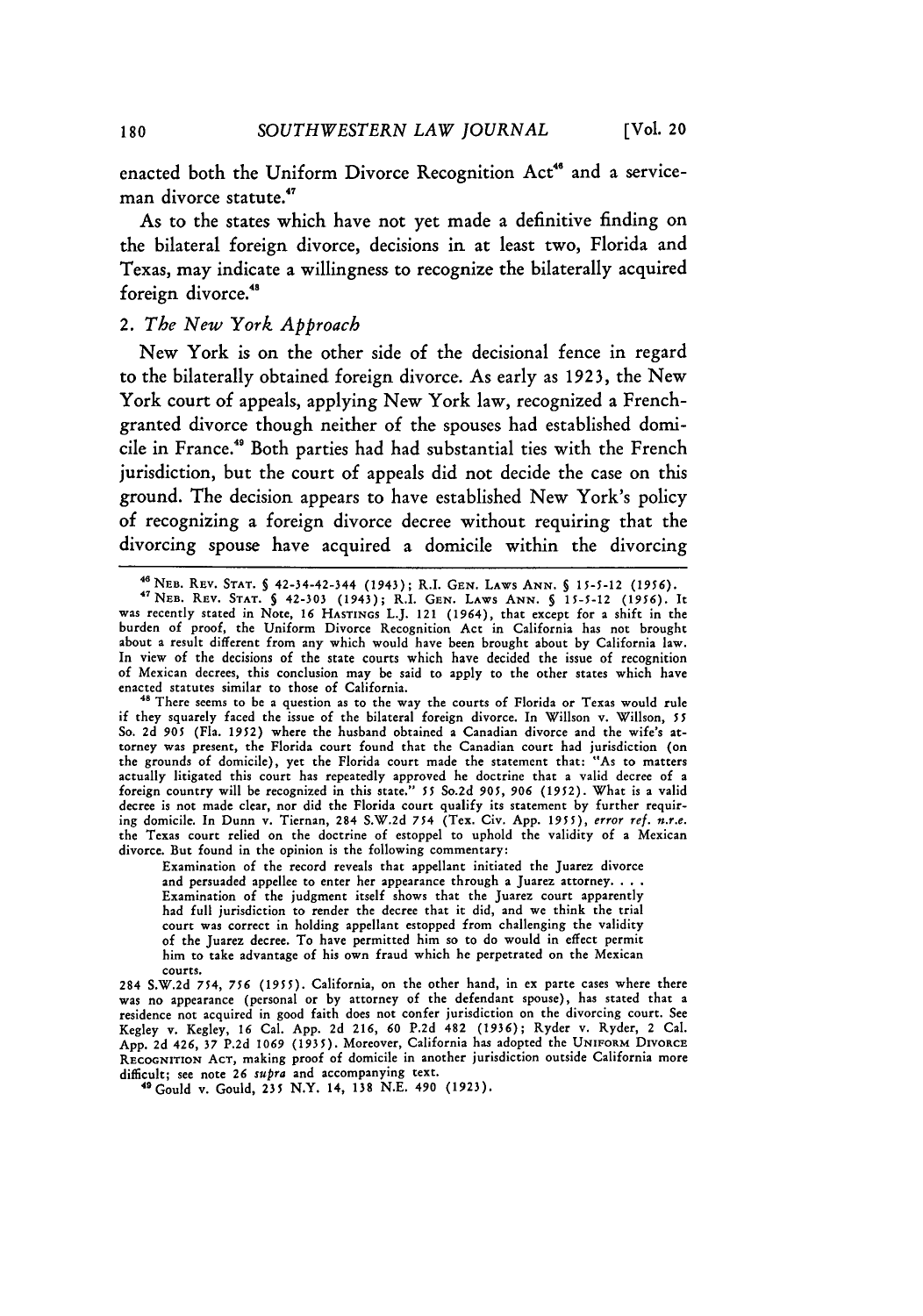forum."0 Nonetheless, the decision was limited to "the circumstances of this case."<sup>51</sup> The court of appeals stated:

If in the instant case the judgments of the courts in France disclosed that the parties were merely sojourning in France at the time the decree of divorce was granted, or that a residence in France was of such limited duration as to lead the Supreme Court to believe that the decree was the result of collusion, or the judgment was rendered for a cause not recognized as sufficient cause for absolute divorce by the law of this state, it may be that the justice presiding would be justified in holding that the decree was contrary to the policy of this state and in a refusal to give effect to the evidence sought to be established thereby. We leave those questions open.<sup>52</sup>

In **1938,** nine years prior to the determinations in *Sherrer v. Sherrer"* and *Coe v. Coe"* (that res judicata barred a spouse who had participated in litigation from later attacking the decree), the New York supreme court, special term, in *Leviton v. Leviton*<sup>55</sup> recognized a Mexican divorce decree where the divorcing spouse had appeared before the Mexican court and established his domicile as required by Mexican law," his wife appearing by duly authorized attorney. The court held that recognition of the Mexican decree would not contravene New York public policy, "even where the ground, the domicile, or other prerequisites, singly or together, are found to be such that they would be held insufficient towards securing a New York decree after a trial taking place here."<sup>37</sup> The court's reason for this was that "establishment of a domicile or residence in the strict sense is a question both of intent and act. The parties acted; we must accept the Mexican court's conclusion upon their intent."<sup>55</sup> Thus New York refrained from applying its own domicile requirement to a foreign judgment, allowing the determination of domicile in the foreign forum to be conclusive.

During the next quarter of a century, the New York lower courts continued to recognize the validity of bilateral Mexican divorces"

**59** See note *79 infra.*

**<sup>&</sup>quot;o** Rosenstiel v. Rosentiel, **16** N.Y.2d 64, **262** N.Y.S.2d **86,** *91* **(1965).**

**<sup>&</sup>quot;'** Gould v. Gould, 235 N.Y. 14, 138 N.E. 490, 495 (1923). *<sup>5</sup>*

*<sup>1</sup>ld.* at 495.

<sup>53</sup> Sherrer v. Sherrer, 334 U.S. 343 (1948).

Coe v. Coe, 334 U.S. **378** (1948). <sup>5</sup> SLeviton v. Leviton, **6** N.Y.S.2d **535** (N.Y. 1938), *aff'd,* 254 App. Div. 670, 4 **N.Y.S.2d** *992* (1938). **<sup>51</sup>**In discussing the Mexican divorce law, it is inaccurate to speak of Mexican divorce

law as being one uniform throughout Mexico, since Mexico itself is comprised of a federation of states, each with its own rules for divorce. For further analysis see ALVAREZ, THE DIVORCE **LAWS OF** MExIco, *Divorce in the Liberal jurisdictions, Marriage and Divorce Symposium* (Albrecht ed. *1955);* Summers, *Divorce Laws of Mexico,* 2 LAW & **CONTEMv. PROB. <sup>310</sup>**(1935). See also note *66 infra.* <sup>57</sup> Leviton v. Leviton, **255** App. Div. Rep. 230, **6** N.Y.S.2d 535, **537** (N.Y. 1938).

**<sup>5</sup>s** *Ibid.*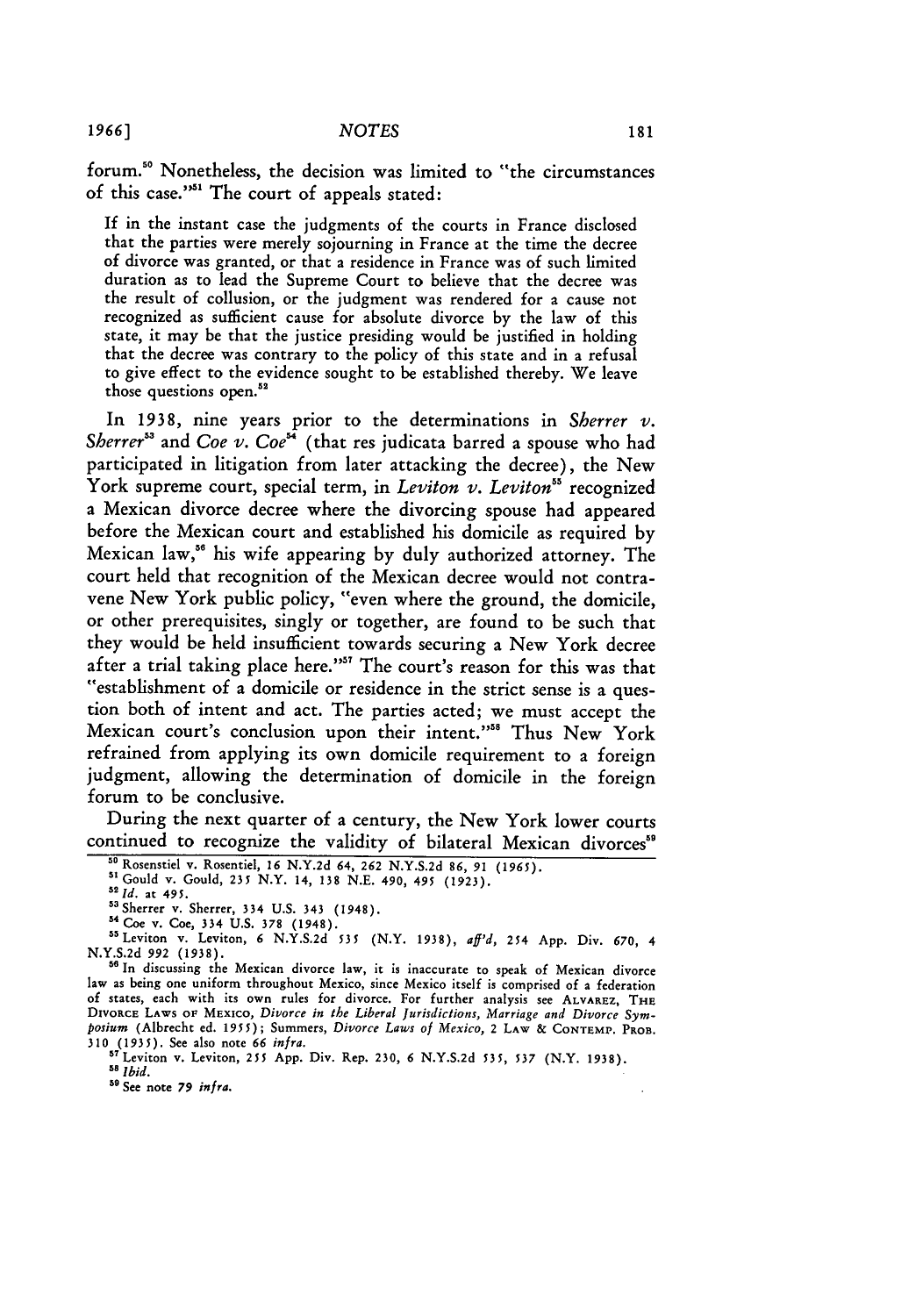though the highest court in the state, the court of appeals, did not rule on the matter.

In 1960, however, the so-called "New York Rule"<sup>60</sup> found itself to be on less certain ground than its history would indicate. The New York Supreme Court, Appellate Division, in *Heine v. Heine,'* reversed a decision by the supreme court, special term,<sup>62</sup> and held that a bilaterally obtained Mexican divorce (the wife having appeared personally before the court and the husband having appeared **by** attorney) was **"of** no more validity than a so-called mail-order divorce."<sup>63</sup> Although this decision was subsequently reversed,<sup>64</sup> the supreme court, special and trial term relied on it in *Wood v. Wood"5* to deny recognition to another bilateral Mexican divorce decree. Whereas the divorcing spouse in *Heine* had proceeded under that article of Chihuahua law which establishes domicile, the present Mrs. Wood had proceeded under that article which grants jurisdiction to the court when the spouses submit to it.<sup>66</sup> The husband had appeared through duly authorized attorney. Mrs. Wood's present husband now attacked the validity of the decree; if invalid the present marriage would be void. The court in *Wood* held that: "Neither of these parties ever had even a colorable residence in Mexico and the divorce decree is patently invalid."<sup>67</sup> When *Heine* was finally reversed,<sup>68</sup> the

**60 EHRENZWEIG, CONFLICT OF LAWS** 245 **(1962). 6' 10** A.D.2d 864, *199* N.Y.S.2d 788 **(1960).**

63Heine v. Heine, **10** A.D.2d 864, *199* N.Y.S.2d 788, **789 (1960).** <sup>6</sup> <sup>4</sup> Heine v. Heine, 231 N.Y.S.2d **239** (N.Y. 1962), afd, *19* A.D.2d **695,** 242 N.Y.S.2d <sup>64</sup> Heine v. Heine, 231 N.Y.S.2d 239 (N.Y. 1962), *aff<sup>3</sup>d*, 19 A.D.2d 695, 242 N.Y.S.2d<br>705 (1963).<br><sup>85</sup> 244 N.Y.S.2d 889 (N.Y. 1962).

**65** 245 N.Y.S.2d **800** (N.Y. 1963).

**66In** Wood v. Wood, 245 N.Y.S.2d **800, 805** (1963) the court sets out the applicable Chihuahua Law. Chihuahua courts assume jurisdiction to issue a divorce decree either where one of the parties shows proof of domicile in Chihuahua (obtained by signing the Municipal Register and bringing the certificate thereof into court) or where the parties submit themselves to the jurisdiction of the court, either expressly or impliedly (by filing of a complaint by plaintiff or by failure of defendant to object to the competence of the court). The applicable sections are as follows:

- Art. 22: The judge competent to take cognizance of a contested divorce is the one of the place of residence of the plaintiff; and to take cognizance of the one by mutual consent, the one of the residence **of** either of the spouses.
- Art. **23:** Competence may also be fixed by express or tacit submission. Express submission exists when the parties concerned renounce clearly and conclusively that forum which the law accords to them, and designate with all precision the judge to whom they submit. Tacit submission exists by the fact that the plaintiff files his complaint, or by the fact that the deefndant, after having been summoned in proper form does not timely raise the lack of competence, or after having raised it, desists therefrom.
- Art. 24: Residence for purposes of Article 22 of the preesnt law shall be proved by the respective certificates of the Municipal Register of the place.

**<sup>67</sup>**Wood v. Wood, 245 N.Y.S.2d **800, 810** (N.Y. 1963).

"SHeine v. Heine, 231 N.Y.S.2d **239** (N.Y. 1962), aff'd, **19** A.D.2d **695,** 242 N.Y.S.2d **705** (1963).

<sup>62</sup>Heine v. Heine, **190** N.Y.S.2d 742 (N.Y. *1959).*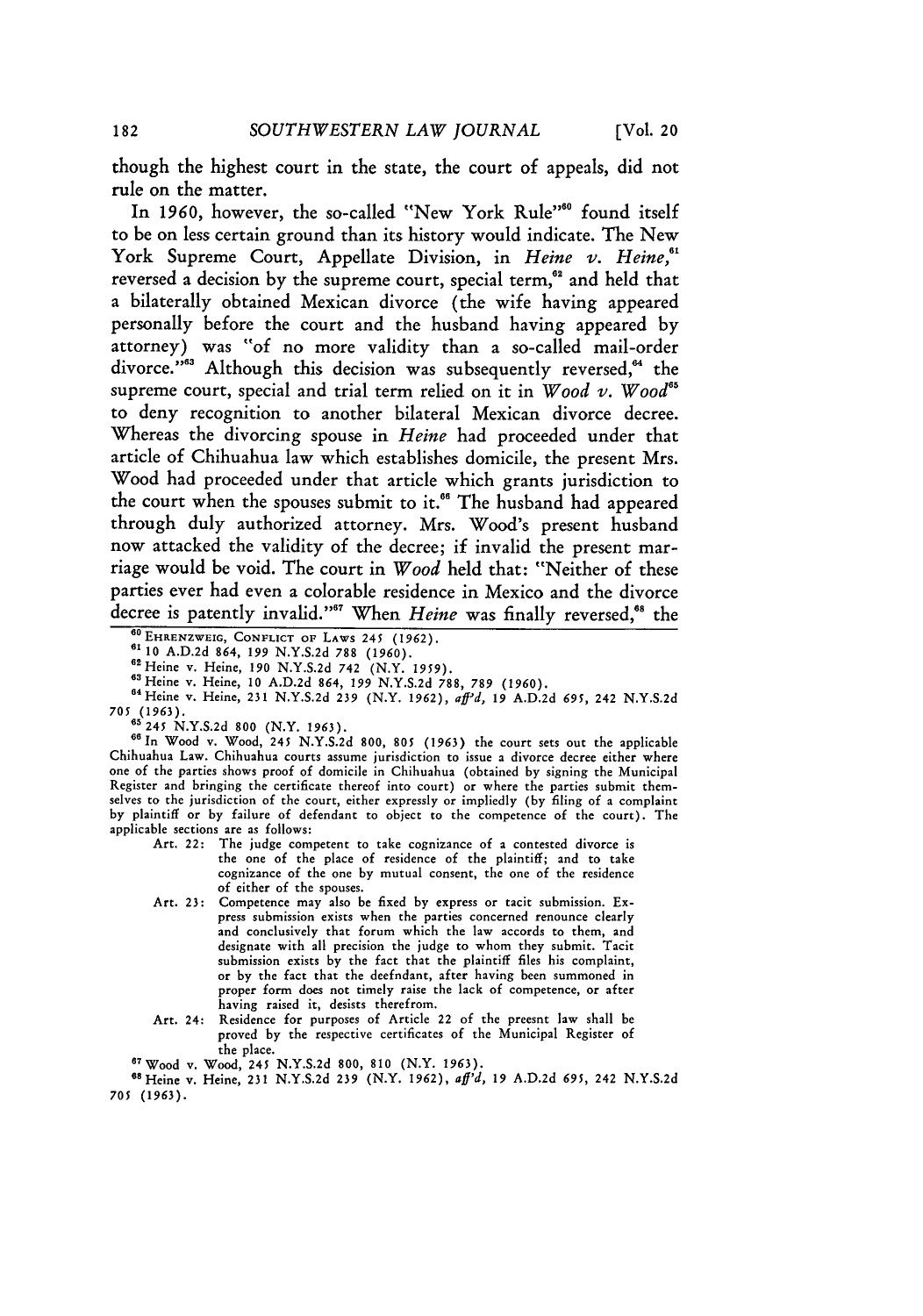*Wood* case was reargued."' The court upheld its former decision, distinguishing the *Wood* case from *Heine* since: "the foreign court must have 'jurisdiction' as we understand that term and not as the foreign court understands it; and I repeat it is not the notice of appearance that confers jurisdiction."7 Nonetheless, the supreme court, appellate division, reversed since there was "no valid difference of substance between this case and Rosenstiel . . . decided herewith."<sup>11</sup>

As in the *Wood* case, the present husband in *Rosenstiel v. Rosenstiel*<sup>"</sup> attacked the validity of the Mexican divorce decree allegedly dissolving his wife's prior marriage. Mrs. Rosenstiel's former husband had complied with the Mexican domicile requirements of signing the municipal register and offering his citizen registration as proof of domicile when he personally petitioned the Mexican court for divorce.<sup>73</sup> The present Mrs. Rosenstiel had appeared through duly authorized attorney. The supreme court, special and trial term, held the divorce invalid.<sup>74</sup> The supreme court, appellate division reversed.<sup>75</sup> Both the *Wood* and *Rosenstiel* decisions were appealed.

# III. *Rosenstiel v. Rosenstiel; Wood v. Wood"8*

The court of appeals did not differentiate between the Mexican jurisdictional requirements in *Rosenstiel* and *Wood,* but rather, held that "A balanced public policy now requires that recognition of the bilateral Mexican divorce be given rather than withheld and such recognition as a matter of comity offends no public policy of this state."" After taking a pragmatic view of today's "highly mobile era",<sup>78</sup> the court compared the Mexican divorce decree with one obtained in Nevada after a six weeks' stay and found no intrinsic difference between the two. Despite the full faith and credit requirement for the Nevada decree, one decree did not offend New York public policy any more than the other.

One of the reasons for the court's decision was

a long series of decisions over a period of a quarter of a century in the New York Supreme Court at the appellate division and at special term recognizing the validity of bilateral Mexican divorces which . . . has

*id.* at **89.**

**<sup>69</sup>** *<sup>7</sup>* Wood **v.** Wood, *245* **N.Y.S.2d** 800 (N.Y. 1963). *<sup>0</sup>*

*Id* at 821. 71Wood v. Wood, **21 A.D.2d 627, 253** N.Y.S.2d **195, 205 (1963). <sup>7243</sup>**Misc. 2d 462, **251** N.Y.S.2d **565** (1964); **21 A.D.2d 635, 253 N.Y.S.2d 206**  $(1964)$ .<br><sup>73</sup> See note 66 supra.

**<sup>&</sup>quot;'** See note **66** supra. 74Rosenstiel v. Rosenstiel, **43** Misc. 2d 462, **251** N.Y.S.2d *565* (1964).

<sup>7</sup> Rosenstiel v. Rosenstiel, 21 A.D.2d *635,* 253 N.Y.S.2d 206 (1964).

<sup>76</sup> Rosenstiel v. Rosenstiel; Wood v. Wood, 16 N.Y.2d 64, 262 N.Y.S.2d 86 (1965).<br><sup>77</sup> Rosenstiel v. Rosenstiel, 16 N.Y.2d 64, 262 N.Y.S.2d 86, 91 (1965).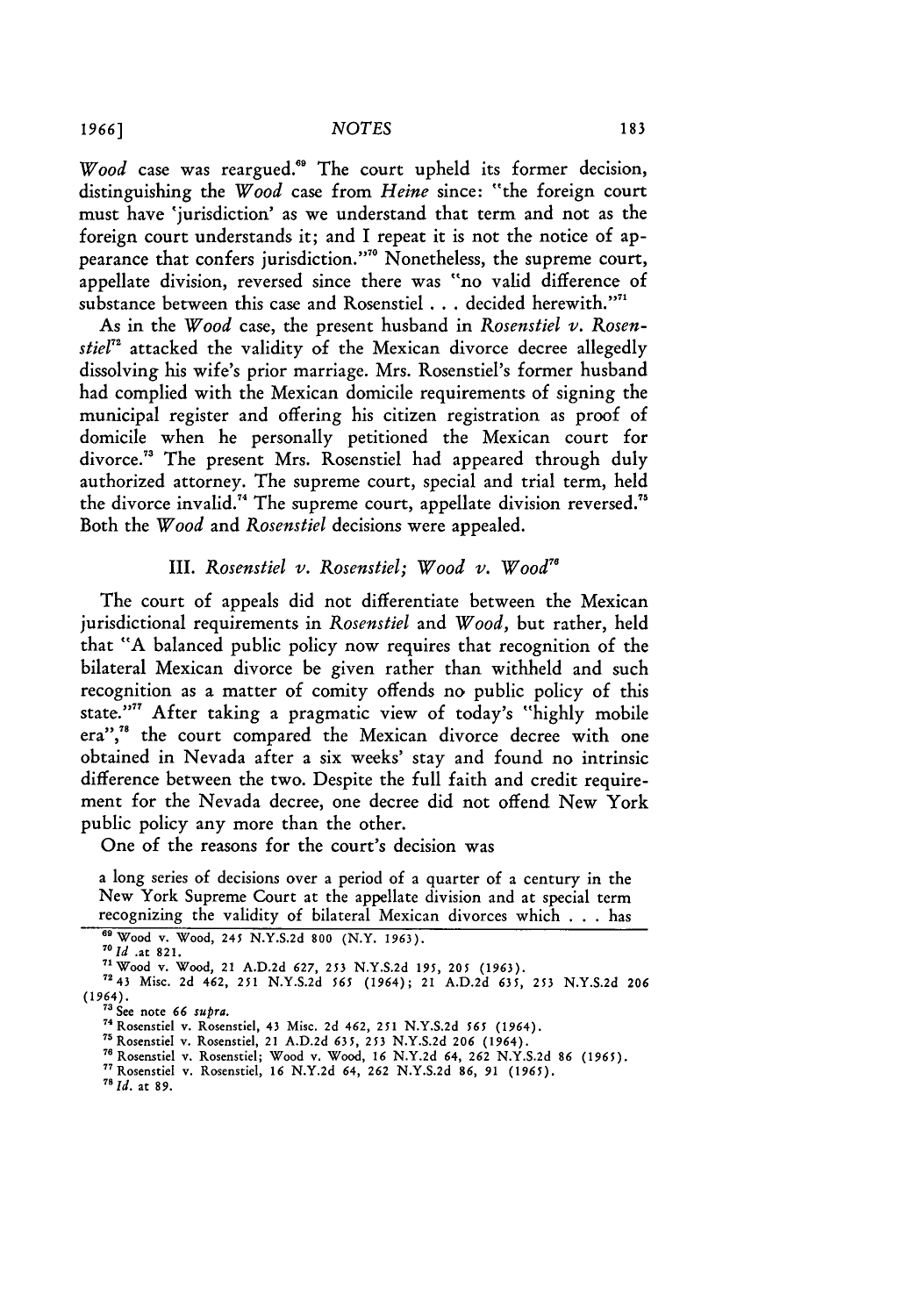some relevancy to the question **....** No New York decision has refused to recognize such a bilateral Mexican **divorce."**

Indeed, the problem of Mexican divorces is particularly acute in New York; the New York Times has estimated that 200,000 New Yorkers have obtained divorces from Mexican jurisdictions during these twenty-five years.<sup>80</sup> For this reason, both Chief Judge Desmond and Judge Scileppi, who quite strongly disapprove of the New York approach and would reverse, would give the reversal only a prospective application.<sup>81</sup>

The court of appeals also recognized that **by** statute New York will grant a divorce without requiring that the parties have established domicile within the state.<sup>82</sup> If the spouses were originally married in New York or if the plaintiff spouse was a resident of New York at the time the offense was committed and a resident when he or she brings the suit for divorce, New York courts will entertain the suit.

The court of appeals seems also to have based its holding on the fact that New York's divorce law is grossly inadequate, allowing but one ground for divorce—adultery.<sup>83</sup> This legislative shortcoming is thus, in some measure, apparently being compensated for **by** liberal judicial interpretation.

## IV. *Conclusion*

The United States Supreme Court has never declared that domicile is the *sine qua non* of divorce jurisdiction." Until it does, the decisions of state courts must stand as authority for the treatment of migratory divorces.

When the law concerning foreign divorce decrees began to develop

*<sup>7 1</sup>d ,at* **88.**

**s8** N.Y. Times, Jul 8, *1964,* p. 34, col. 2; cited in Note, 29 **ALBANY** L. REV. 328 (1965) and in Note, **33** FORDHAM L. REv. 449, 450 (1965). 81Rosenstiel v. Rosenstiel, **16** N.Y.2d 64, **262** N.Y.S.2d 86, 92 and 102 (1965) (dissent-

ing opinions). 82Rosenstiel v. Rosenstiel, **16** N.Y.2d 64, **262** N.Y.S.2d **86,** *90* (1965); see also N.Y.

DoM. REL. LAW **§** *170* (1964). 8"In Rosenstiel v. Rosenstiel, **16** N.Y.2d 64, **262** N.Y.S.2d *86, 89* (1965), the court re-

jects the argument against recognition **of** the decree merely because the grounds **on** which it was granted were **not** sufficient under New York law. The dissent however, **262** N.Y.S.2d at **101,** takes issue with the majority, stating that: "The Legislature has seen fit **to** permit divorce in this State only because **of** the adultery of the defendant. **. . .** This is certainly indicative **of** a design to restrict the availability **of** divorce and in **so** doing preserve the

family unit." See also N.Y. DoM. **REL.** LAWS § 170. **84In** Alton v. Alton, 207 F.2d *667* (3d Cir. **1953),** although the issue of domicile as a jurisdictional requirement was raised, it was moot **by** the time it reached the Supreme Court and no decision was made on it. In Granville-Smith v. Granville-Smith, 349 U.S. 1 *(1955),* the decision could have been made along these lines, but rested on other grounds. See also **Note,** 14 **LA.** L. REV. 893 (1954).